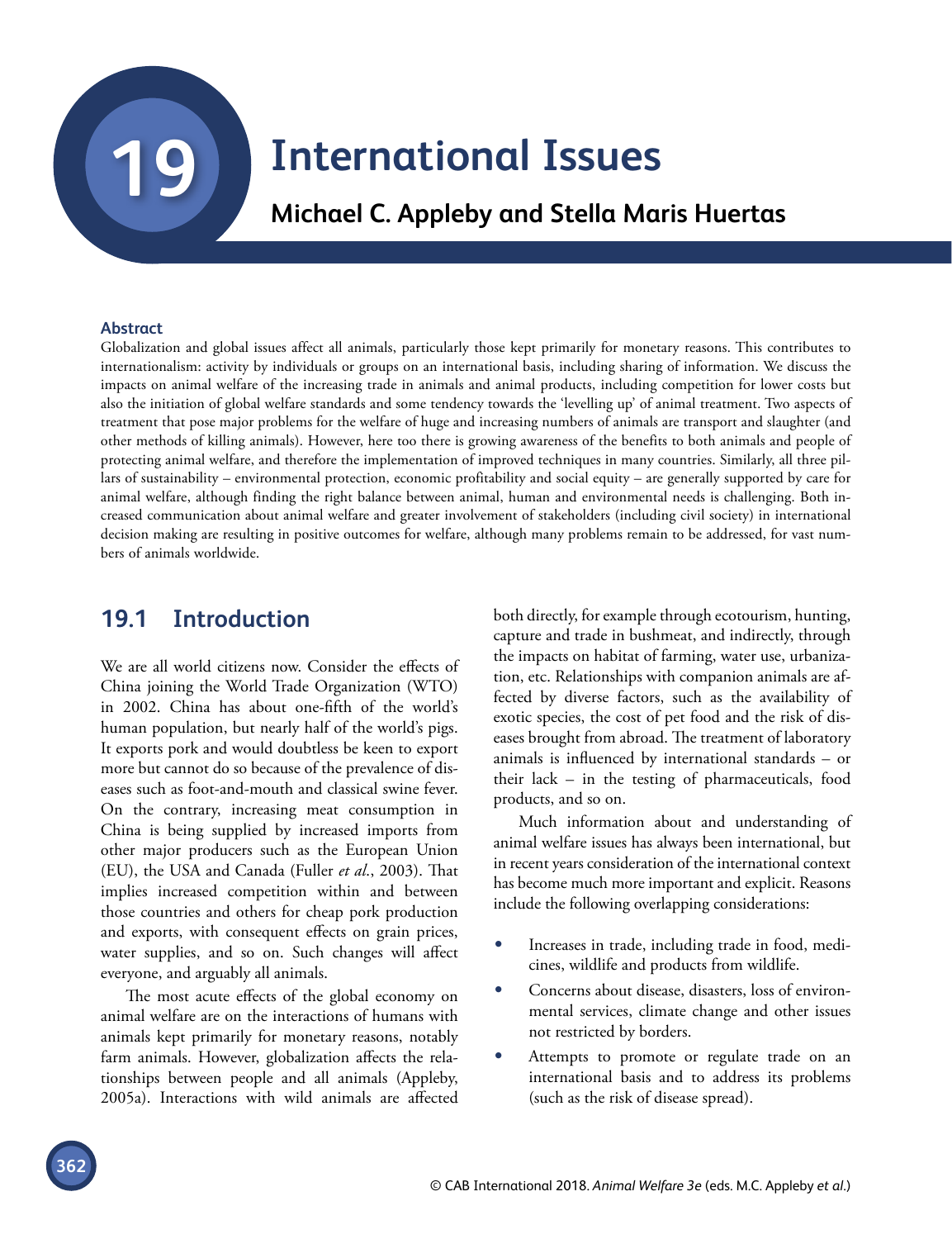- Attention to the differences between developed and developing countries (for example in poverty, malnutrition, infant mortality).
- The rapid development of the Internet and other factors, including travel, promoting information transfer.

These factors interact in complex ways to produce some positive and some negative effects on animal welfare.

## **19.2 Internationalism**

The previous chapters have outlined some of the ways in which economic and political decisions affecting animals are made, primarily within countries. In at least democratic countries, decision making – such as the passing of legislation – must take public opinion into account. In recent decades, that consideration increasingly has attempted to involve all relevant stakeholders, such as producers, retailers and users of animals or animal products, animal welfare scientists, veterinarians, legislators, non-governmental organizations (NGOs), media and other people active on welfare issues.

This chapter is concerned with the international context for such decisions, and until recently the relationships between international decision making and public opinion have generally been more tenuous. When trade representatives of the member countries of the WTO meet, or national veterinary officers who make up the constituency of the World Animal Health Organisation (OIE), they represent the citizens of their countries to some extent, but the government, industries and companies probably to a greater extent. So, given the diversity of those countries, the influence of public opinion, about animal welfare among other matters, on their discussions has in the past been weak at most. That influence is now increasingly strong – or to put it another way, the involvement of all relevant stakeholders is now more complete, more similar to that within countries – because of the growth of internationalism.

By internationalism, we mean activity by individuals or groups on an international basis, taking a multinational or global viewpoint, interacting with other international and intergovernmental organizations (IGOs) and utilizing or influencing international connections, networks and agreements. Such activity is apparent in many different groups, such as the following:

- Producers with operations in more than one country.
- Producer groups such as the International Egg Commission and the International Federation of Organic Agriculture Movements.
- Multinational companies like the chain restaurant company McDonald's.
- International NGOs.
- Veterinary and other scientific associations and committees, such as the International Council for Laboratory Animal Science.
- Networks for transdisciplinary research.
- Groups of countries, such as the Council of Europe and the EU.
- The United Nations, including its Food and Agriculture Organization (FAO), the WTO, OIE and other IGOs.

This is particularly so because there has also been growth in the attention paid to animal welfare, in requirements for accountability, and hence in communication about both such activity and stakeholder involvement.

Yet, not surprisingly, these different groups take different approaches to international issues depending on how they perceive the interests of their own stakeholders. Here are three examples. First, the EU may be expected to act on behalf of its citizens, partly as individuals and partly as represented by their national governments. It maintained a balance between individual concerns for animal welfare and established government positions in the 1997 Treaty of Amsterdam:

The High Contracting Parties, desiring to ensure improved protection and respect for the welfare of animals as sentient beings, have agreed the following provision to the Treaty establishing the European Community … In formulating and implementing the Community's agricultural, transport, internal market and research policies, the Community and the Member States shall pay full regard to the welfare requirements of animals, while respecting the legislative or administrative provisions and customs of the Member States.

(EUR-Lex, 1997)

The McDonald's company naturally takes a commercial approach. Their Corporate Responsibility policy (McDonald's, 2016) includes statements that assert the importance of animal welfare while allowing their managers to manage the business, including making different decisions in different countries: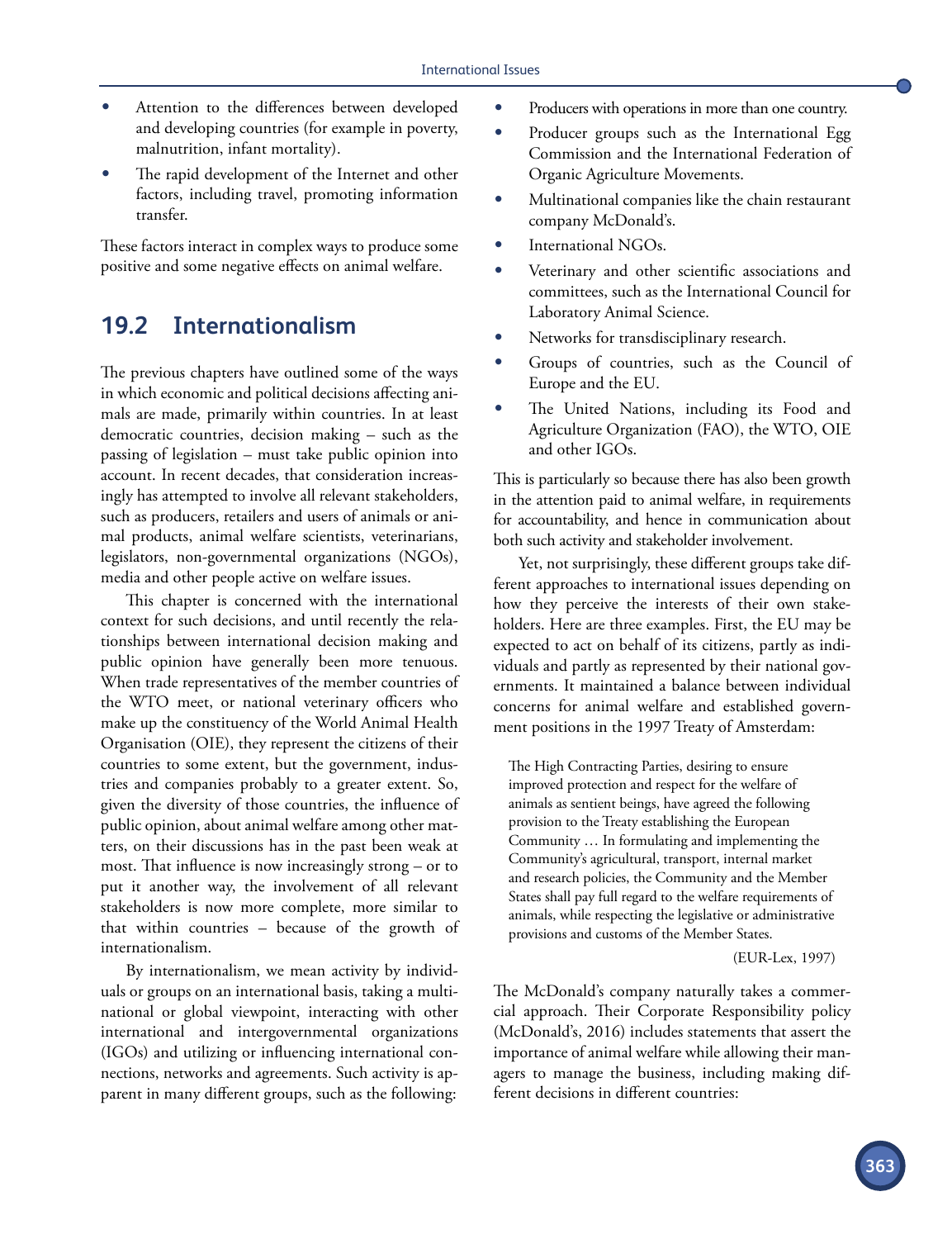Healthy animals provide safe food. For a company that's built our reputation on serving safe food since 1955, this is critically important to us and our customers . ..

As a global enterprise doing business in 100+ countries, we understand the complexities of raising food animals in different climates with varying regulation and legislation as well as the need to be respectful of the cultural and geographic diversity that exists. We also recognize the positive influence we can have as a large purchaser of beef, poultry, pork and dairy products.

Our focus is on prioritizing the opportunities we know are important to our business and to our customers. This prioritization is informed via our ongoing consultation with animal health and welfare experts, and drives work plans for issue-specific working groups, defined outcomes and timelines.

The third example may also be expected to give regard to commercial factors, but across the whole sector of farming. The International Federation of Agricultural Producers (2008) states that:

Good animal welfare practices reward farmers with good productivity. Animal welfare must be safeguarded in the production of farm animals, in the breeding process, when designing housing, in feeding and in production systems, as well as during transport and slaughter …

Farmers realize that animal welfare has also become a global concern in a context of increasing market globalization. They recognize that the adoption of and respect for internationally harmonized minimum standards for animal welfare requirements are necessary to maintain consumer confidence in livestock products. Indeed, the high costs for animal welfare compliance will be rewarded with better opportunities for international trade.

The financial factors, including globalization, and pressure for harmonized standards introduced in that statement are applicable to the most pervasive international issues concerning animal welfare to which we shall now turn: first trade, then transport and slaughter, and last the overarching topic of sustainability.

## **19.3 Trade**

In the livestock agriculture of developed countries, a predominant tendency over the past 60 years has been a drive for efficiency. One result has been the development of intensive farming and other practices that can cause problems for animal welfare, a situation that is also now occurring in many developing countries. Pressure for cheap production has been more variable for other categories of animals, such as companion and laboratory animals, but where it existed it had similar effects; for example, in development of 'puppy mills', producing large numbers of pedigree dogs for sale, often in very poor conditions. Meanwhile, there has been increasing concern in many countries for animal welfare. This has restricted practices deleterious to welfare or, conversely, led to standards for the protection or promotion of welfare, albeit very unevenly. But fear is often expressed that such standards are put under further pressure by the growth of international trade in animal products and the increased competitiveness that this produces (Phillips, 2015).

Trade in agricultural products is certainly increasing, and this is clearly regarded as desirable by governments and the agricultural industry. The goal of discussions in the WTO (1995) to bring agriculture under its remit is to accelerate this growth. Yet so-called free trade does not occur in a vacuum: it could be argued that other changes in the context within which production occurs are equally important, such as information exchange. Increased communication about animal welfare is maintaining the upward trend in international awareness. People concerned for animals hope, with some justification, that the positive effects of such awareness on animal welfare and on welfare protection standards are accelerating (Turner and D'Silva, 2006).

Trade is thus not wholly free, and this is particularly true of international trade. A country's own animal products, produced to certain welfare standards, may be promoted by its authorities (by advertising, the use of tariffs, etc.) and favoured by its citizens, both because of those standards themselves and for other reasons, such as local food security. There are also practical factors supporting in-country production, notably transport costs and hygiene controls – although these certainly do not always overwhelm other factors. Thus, egg production in Europe is subject to competition from imports (partly because of the costs in Europe associated with more stringent animal welfare standards, but more because other costs such as labour and feed are greater than in competitor countries). This will probably have little impact on sales of Europeanproduced whole eggs, but more on those of liquid and dried egg products, which are both more easily transported and sterilized (Fisher and Bowles, 2002).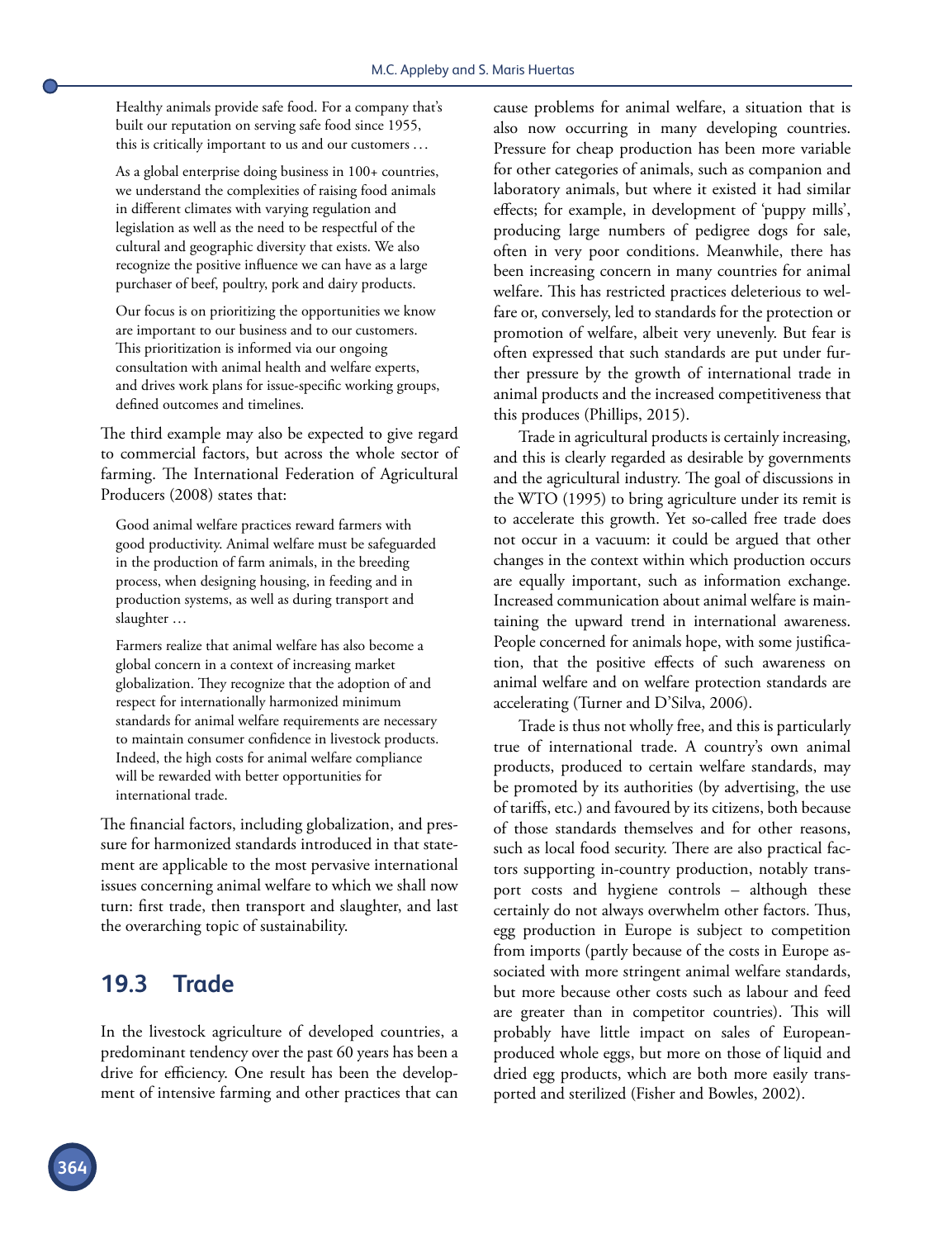Where restrictions on international trade exist, not directly warranted by the WTO, they may be challenged under that authority. However, one defence for such restrictions on welfare grounds is Article XX of the General Agreement on Tariffs and Trade (World Trade Organization, 2007), which says:

Nothing in this agreement shall be construed to prevent the adoption or enforcement by any contracting party of measures (a) necessary to protect public morals, (b) necessary to protect human, animal or plant health.

In 2014, the WTO upheld an EU ban on importing seal products from Canada and Norway, established because EU citizens believed the methods used to kill seals caused suffering, and thus that the ban was 'necessary to protect public morals'. This was supported by scientific evidence of the welfare problems in the seal hunt (Butterworth and Richardson, 2013; Butterworth, 2014). Nations faced with imports from countries with less extensive welfare standards can thus potentially argue that protecting the welfare of their animals is important for public morals and both human and animal health.

It remains true that the pressure of increased trade, both domestic and international, makes the creation, strengthening or even maintenance of animal welfare standards even more difficult than in a less competitive market. Some existing standards may prove incompatible with an increasingly free market, although both the factors discussed so far in this section and the strong public support for the establishment of those standards suggest that these will be few. Perhaps the strongest effect of freer trade will be a reduction in the creation of new standards, or a weakening of any newly created. As one example, the EU passed a Directive for the protection of broiler chickens in 2007 (CEC, 2007). This was weaker than earlier drafts, apparently because of concerns over the pressure of imports of chicken meat and the threat to the industry of avian influenza.

Thus, international trade rules can constitute obstacles to the adoption of improved animal welfare standards by producers, because of the possibility or perception that animal welfare policies and the legislation of countries with more stringent standards might act as a non-tariff barrier to imports from other countries.

However, there are two overlapping ways in which such negative effects of trade pressure on animal welfare are being offset by positive developments. First, there is consumer demand within certain countries for 'high-welfare' products (food, clothing, cosmetics, and so on) and for other niche products that consumers

may perceive to be associated with improved welfare, such as organic food. This demand has produced a market for the export of such products from other countries, including developing countries (Bowles *et al*., 2005). This market is small but growing, and its potential has been recognized by the International Finance Corporation (IFC), part of the World Bank Group; for example, in its publication *Creating Business Opportunity Through Improved Animal Welfare*:

The sustainability of your business depends, among other things, on you responding positively to marketplace trends and grasping new opportunities. Consumers globally are increasing their demand for animal welfare assurances in their food supply. Meeting these demands is not only good for the animals involved, but also greatly enhances animal production and business efficiency.

(IFC, 2006a, p. 1)

Probably the most important area of improvement resulting to date has been in the treatment of animals before and during slaughter (see below).

Second, increasing trade in animal products has been a major factor stimulating proposals that there should be global animal welfare standards, recognized by all countries, as in the quotation above from the International Federation of Agricultural Producers. This task has been taken on by the World Animal Health Organisation (OIE, 2017a), because it recognizes that animal health is affected by other aspects of animal welfare. In 2005, the first standards on transport and slaughter were agreed unanimously by the member countries (which, at the time of writing, number 180), and it is now producing both standards for the rearing of farm animals and standards for the treatment of street dogs and laboratory animals. All these standards may be more basic than those of some member countries: for example, than EU legislation on farm animals, which is the strongest in the world. Nevertheless, their implementation (which is starting in a number of countries) will lead to improved animal welfare in the majority of OIE member countries. And there is no indication that any reduction in standards is likely in countries that already have safeguards for welfare. There is, therefore, strong reason to believe that this increased attention to animal welfare worldwide is leading not to a 'levelling down' effect, as was feared, but to a 'levelling up' effect. An additional process that might contribute will follow if the WTO comes to accept – either implicitly or explicitly – that the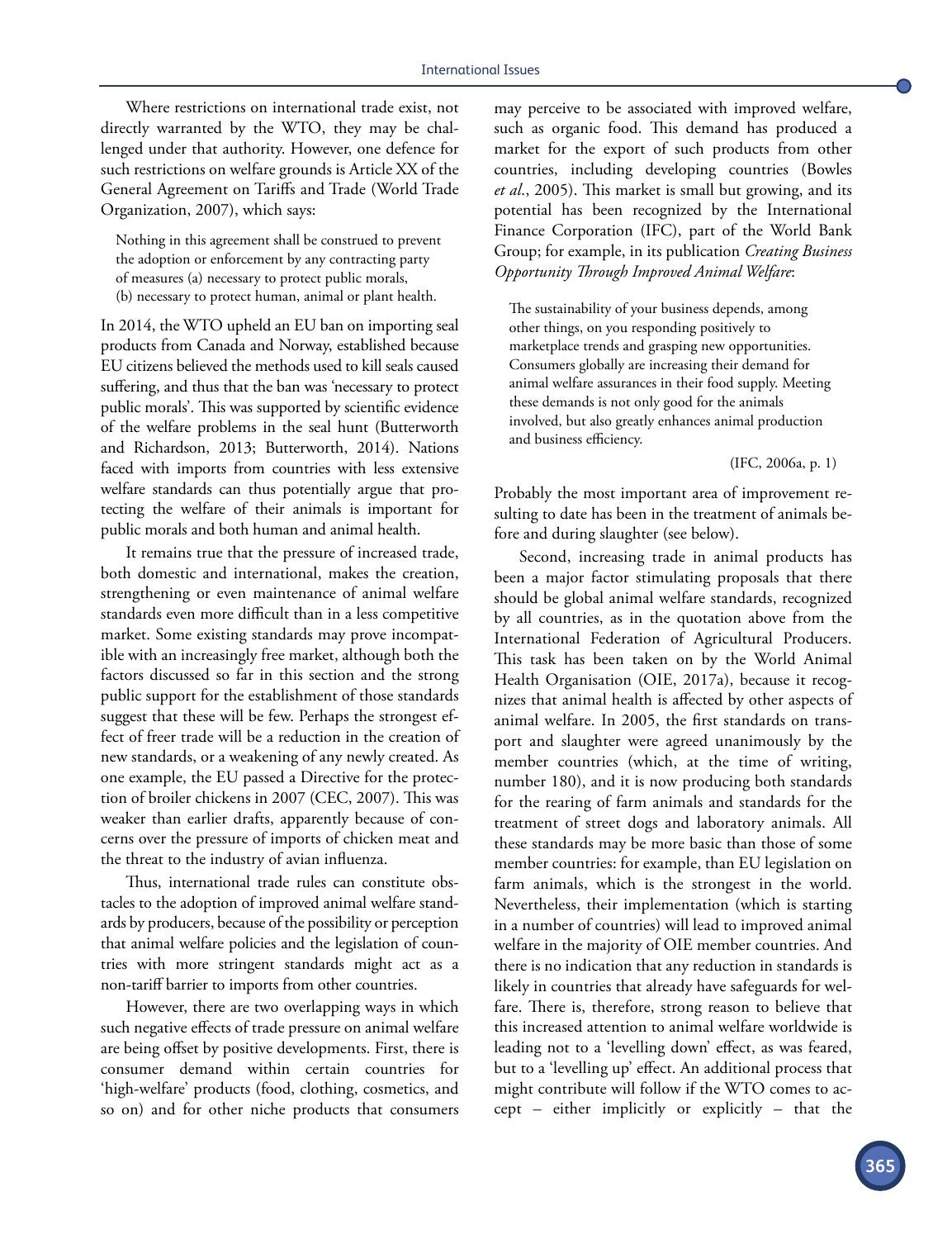judgement on seal products mentioned above sets a precedent for countries to consider animal welfare in their trade decisions. The WTO already recognizes OIE standards on animal health as a consideration in trade disputes.

In 2011, the International Organization for Standardization signed a cooperation agreement with the OIE to develop technical specifications for the implementation of the OIE's welfare standards, to provide guidance for the application of public or private standards and the relevant legislation, and to facilitate the integration of animal welfare principles into business-to-business relations. These specifications, which are nearing completion at the time of writing, will act as a bridge between the public and private sectors.

Levelling up is actively promoted by the EU and FAO, among others. The EU funded a major project called 'Welfare Quality®: Science and society improving animal welfare in the food quality chain' (Welfare Quality®, 2004), involving a number of European countries and also four Latin American countries. The FAO led discussions on capacity building for developing countries to implement good animal welfare practices (Fraser *et al*., 2009), and launched a web portal (FAO, 2009) for dissemination of information on the subject.

## **19.4 Transport**

While trade in animal products has effects on welfare, trade and other transport of live animals has more direct effects, and the scale on which animals are transported worldwide is huge. This includes companion, laboratory, sport and zoo animals, and high-value breeding animals (Phillips, 2015), all of which are often moved by air (a procedure governed by specific regulations: International Air Transport Association, 2016). But by far the largest numbers are production animals, with more than 60 billion farm animals yearly transported at least once, to slaughter, by land or sea. This is often over long distances, despite the fact that, frequently, it would be possible to slaughter them nearer to the point of production and to transport the carcasses instead (see Appendix 19.1, <http://www.cabi.org/openresources/90202>).

The fact that the OIE's first animal welfare standards were on transport (by land and sea, together with standards for slaughter, considered below) may reflect the severity and frequency of welfare problems, and the association of these problems with disease. It is widely agreed that:

Transport is generally an exceptionally stressful episode in the life of the animal and one which is sometimes far removed from an idealized picture of animal welfare.

#### (Knowles and Warriss, 2000, p. 385)

Both the stress and other aspects of transport have consequences for disease. Stress may have negative effects on the immune system, and this can result in increased susceptibility to infection and increased infectiousness. Furthermore, transport augments the intensity and frequency of contacts between animals, and this can result in diseases being spread (Manteca, 2008).

Most of the OIE recommendations are based on the behaviour and health of animals, the design of loading and unloading facilities ([Fig. 19.1](#page-5-0)), the responsibility and competence of the people involved in animal transport, and the planning and duration of the journey (OIE, 2017b).

The OIE's emphasis on safeguarding welfare during transport may also have been because this subject should be relatively uncontroversial. Protecting an animal during a journey should also protect its value on arrival, whether for further use alive or for slaughter. Indeed, the producers and owners of livestock sometimes claim that this overlap between owners' and animals' interests proves that concerns about welfare – in transport and in other stages of animal production – must be groundless, or at least that any problems that exist must be unavoidable. However, their primary concern is with group performance. From the animals' perspective, it is the individuals that matter. Furthermore, the owner's decisions must be affected by financial considerations: for example, some modifications to transport methods may reduce weight loss in animals, and therefore increase the price received from their sale, but nevertheless be considered too expensive to implement. So, owners' and animals' interests do not overlap completely. As such, applying scientific approaches directly to animal welfare may produce different conclusions to those of traditional animal production science. In fact, the conventional approach, emphasizing financial efficiency, has not always identified the best methods, even to achieve its own aims. Thus, it took an alternative approach, aimed at reducing problems for the animals concerned, to identify the fact that understanding animal behaviour could improve the design of handling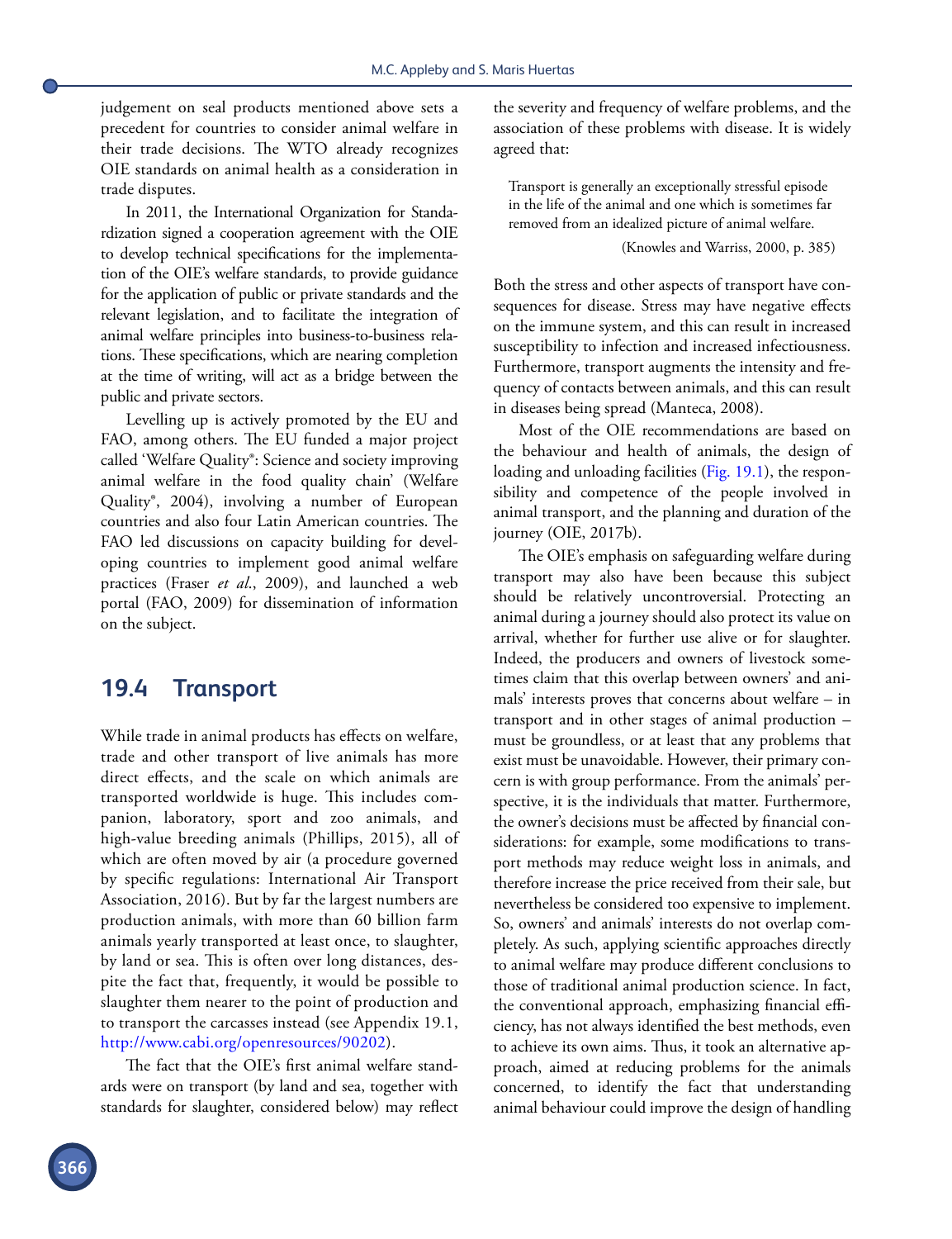<span id="page-5-0"></span>

**Fig. 19.1.** Some of the worst welfare problems associated with transport occur during loading and unloading. Good facilities for these procedures allow animals to enter or leave the transport on the level, or by a gently sloping ramp with good footing, and with races and barriers that encourage quiet movement. Such facilities need not be expensive to construct.

systems, and hence the efficient use of labour in handling livestock [\(Fig. 19.2;](#page-6-0) Grandin, 2014).

This difference in approaches is perhaps demonstrated most clearly by the fact that records of welfare problems in the handling and transport of farm animals have been sparse in many countries, even of unequivocal problems such as mortality. This reflects the commercial assumption that the prevention of such problems must be impossible or financially prohibitive. Yet record keeping is a basic requirement for scientific understanding of a problem, and for conclusions on how to address it. This is now better understood, and record keeping is required for most on-farm assurance schemes, although still frequently underemphasized for transport. Records of mortality in commercial or experimental conditions, both during and after transport, have shown, for example, that it is increased by high or low temperatures (Knowles and Warriss, 2000), by long journey times (Warriss *et al*., 1992) and by transporting very young animals (Knowles, 1995).

Precursors to mortality are also, of course, important welfare problems in themselves. The incidence and severity of injury and disease are directly measurable, and aspects of transport that affect these have been reviewed elsewhere (Appleby *et al*., 2008). In addition, a considerable amount is known about the causes and effects of injury and disease, at both an anatomical and a physiological level (Flecknell and Molony, 1997; Hughes and Curtis, 1997), together with their implications for welfare. For example, Flecknell and Molony say that:

Injury is of concern both because of the consequent pain which is likely to arise from traumatized tissues,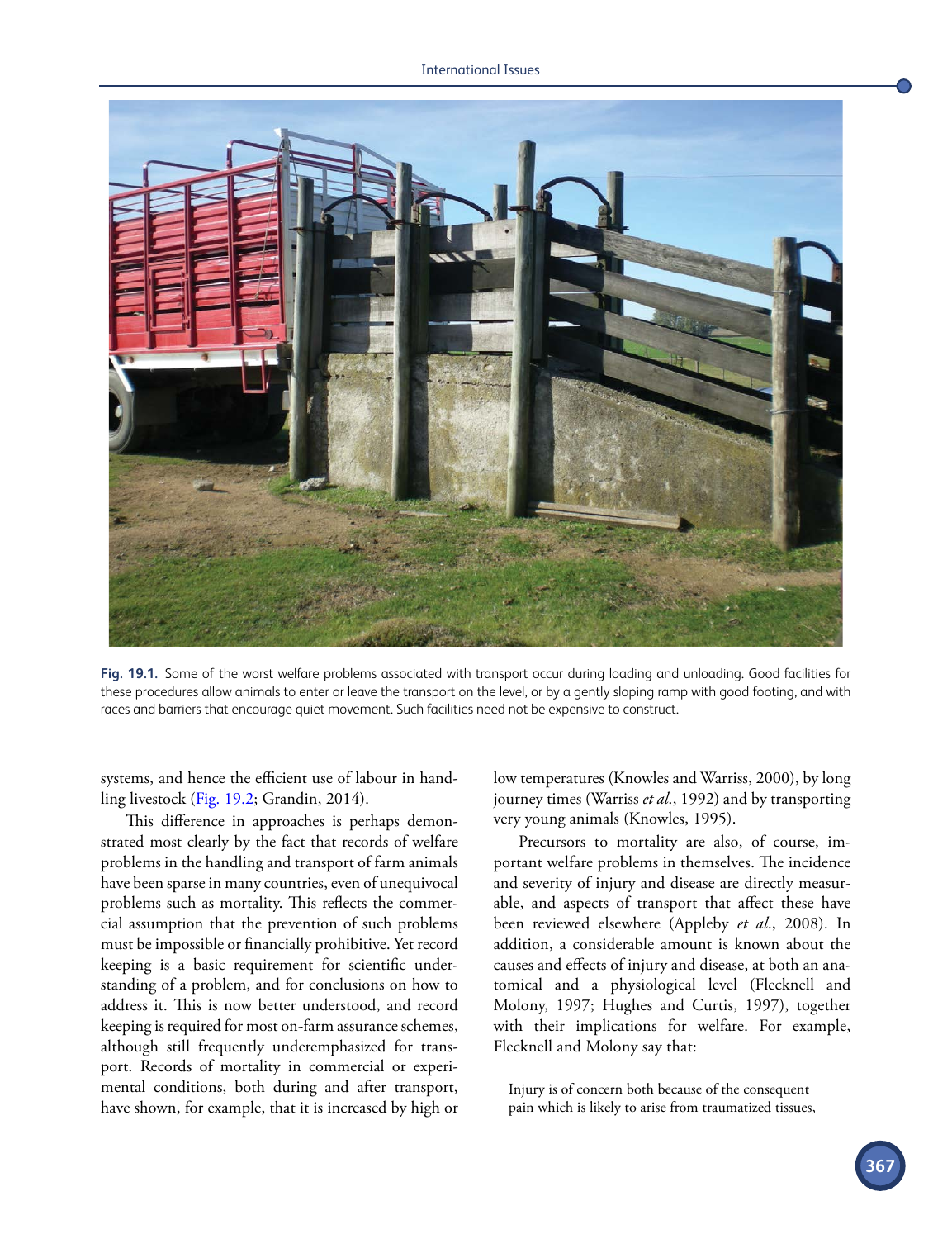<span id="page-6-0"></span>

**Fig. 19.2.** Minimizing welfare problems while moving animals requires understanding of their behaviour: for example, that cattle generally react much more calmly to a human on horseback than on foot. This understanding improves efficiency in the use of labour and, when applied to pre-slaughter handling, increases meat yield and quality, food safety, disease control, worker safety and profit.

and also because of its incapacitating effect on the animal. This incapacity can lead to other problems such as hunger, thirst and inability to find shelter.

(Flecknell and Molony, 1997, p. 63)

The long-distance transport of animals for slaughter occurs in all regions of the world, and also between regions – most notably from Australia to the Middle East, a trade that includes 6 million sheep/year (Fisher and Jones, 2008). Variation in practices is associated loosely with the degree of development of a particular country. In developed countries, there is often more legislation protecting the welfare of transported animals; however, these countries tend to have good infrastructure, such as roads, which enables more systematic and often larger-scale transport of animals over long distances. Developing countries have fewer structures in place for legislation or for supervision of animal treatment. Their transport systems are generally less advanced, so animals are not often moved over such long distances; however, it is more common for unsatisfactory vehicles and other procedures to be used [\(Box 19.1;](#page-7-0) [Table 19.1;](#page-8-0) Appleby *et al*., 2008; Gallo, 2008).

Despite the scale of animal transport worldwide, and the many welfare problems caused, this is an area where there is reason to believe that progress is being made in the prevention of such problems, and will continue to be made. As more information becomes available, the economic advantage of considering welfare becomes clearer. For example, short-term costs in slaughtering animals closer to the farm where they are produced may be covered by the long-term benefits of avoiding disease spread or reduced meat quality.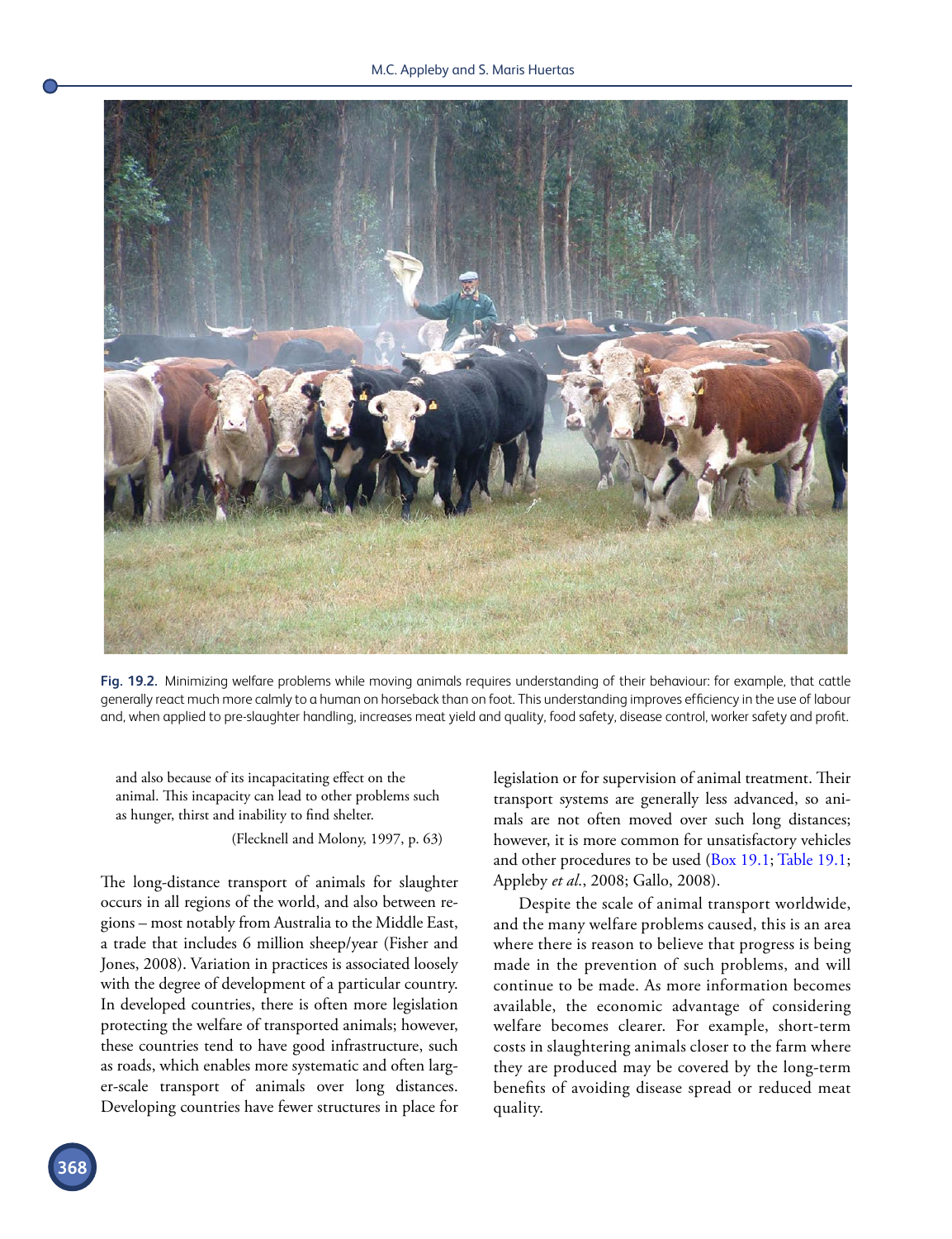#### <span id="page-7-0"></span>**Box 19.1. Livestock transport in Latin America**

Countries in the central and northern part of Latin America (Bolivia, Colombia, Ecuador, Peru, Venezuela) are less developed and give less priority to animal welfare than those in the south (Argentina, Brazil, Chile, Paraguay, Uruguay). The region includes some countries among the world's most important beef exporters (Brazil, Paraguay, Uruguay) and others where this business is small but important (Chile). Extreme variation in country size, socio-economic and cultural diversity, climate and geography also contributes to variation across Latin America in welfare during transport (see [Table 19.1\)](#page-8-0).

Journey durations generally range from 1 to 12 h, but sometimes reach 60 h, due mostly to bad weather or poor road conditions (Gallo, 2007). Countries exporting animal products (mostly to Europe) have government welfare guidelines and requirements from consumers, so the welfare of animals is taken into account. In other countries, animals including cattle, sheep and goats are transported in varied ways (by foot, trucks and, occasionally, boats) and welfare can be severely compromised. Common problems found in most countries are excessive stocking density, used to reduce transport costs, and poor handling during loading and unloading (Gallo and Tadich, 2008).

As a specific example, Uruguay is the eighth largest beef exporter in the world, with only 3 million people but 12 million cattle, and animal welfare and meat quality are therefore increasingly important. Several institutions, led by the Veterinary Faculty of the University of Uruguay, have carried out research on welfare problems in cattle transport. During 2002 and 2003, trucks transporting steers (average 450 kg) to slaughter plants travelled a mean of 214 km in 5 h. However, 50% of carcasses had bruises, and more than 2 kg of meat was lost per animal during the dressing process, totalling at least 4000 tonnes from the 2 million animals slaughtered each year. Trucks were old but well maintained. The methods used to move animals were mostly prods and sticks, as well as dogs and shouts (Huertas *et al*., 2003, 2010). A 2-year programme of training was carried out all over the country, sponsored by the Ministry of Livestock, the Uruguayan meat board, the producers' association and academia, and by 2008 carcass bruising had decreased by more than half (Huertas *et al*., 2010). Disappointingly, bruising had increased again by 2013 (INAC, 2015), perhaps because local stakeholders relaxed their pressure on the chain. A continuous improvement model is needed to maintain animal welfare at a high level.

## **19.5 Killing and Prior Management**

Similarly, the argument is gaining ground that care for the welfare of animals before and while they are killed is advantageous, not just for animals but also for humans.

If dogs or other companion animals do have to be killed, gentle handling and careful euthanasia will be more acceptable and safer for the workers involved than inhumane methods. Guidelines on the euthanasia of dogs and cats are available (Tasker, 2008; AVMA, 2013).

However, sometimes good management involves a decision not to take the obvious course of killing animals and instead to treat them. For example, over 55,000 people are killed by rabies worldwide every year, mainly infected by dog bites (World Health

Organization, 2004), and a common reaction by municipal authorities is to attempt to kill street dogs, for example by shooting (Windiyaningsih *et al*., 2004) or beating. Yet many such attempts do not just cause suffering in the dogs but are also ineffective, for reasons that include increased breeding and mobility among survivors. Since 1996, an NGO called Help in Suffering has been using an alternative approach in the city of Jaipur, India. Over 50% of the dogs in an area 8 × 14 km were captured carefully, sterilized, vaccinated against rabies, treated for any other health problems and released (Reece, 2007). Not only the dogs benefited: cases of human rabies to hospitals in the area reported fell from 10 in 1993 to none in 2001 and 2002, while those outside the area continued to increase (Reece and Chawla, 2006). Consideration of the needs of animals led to a positive outcome for both the animals and the people involved.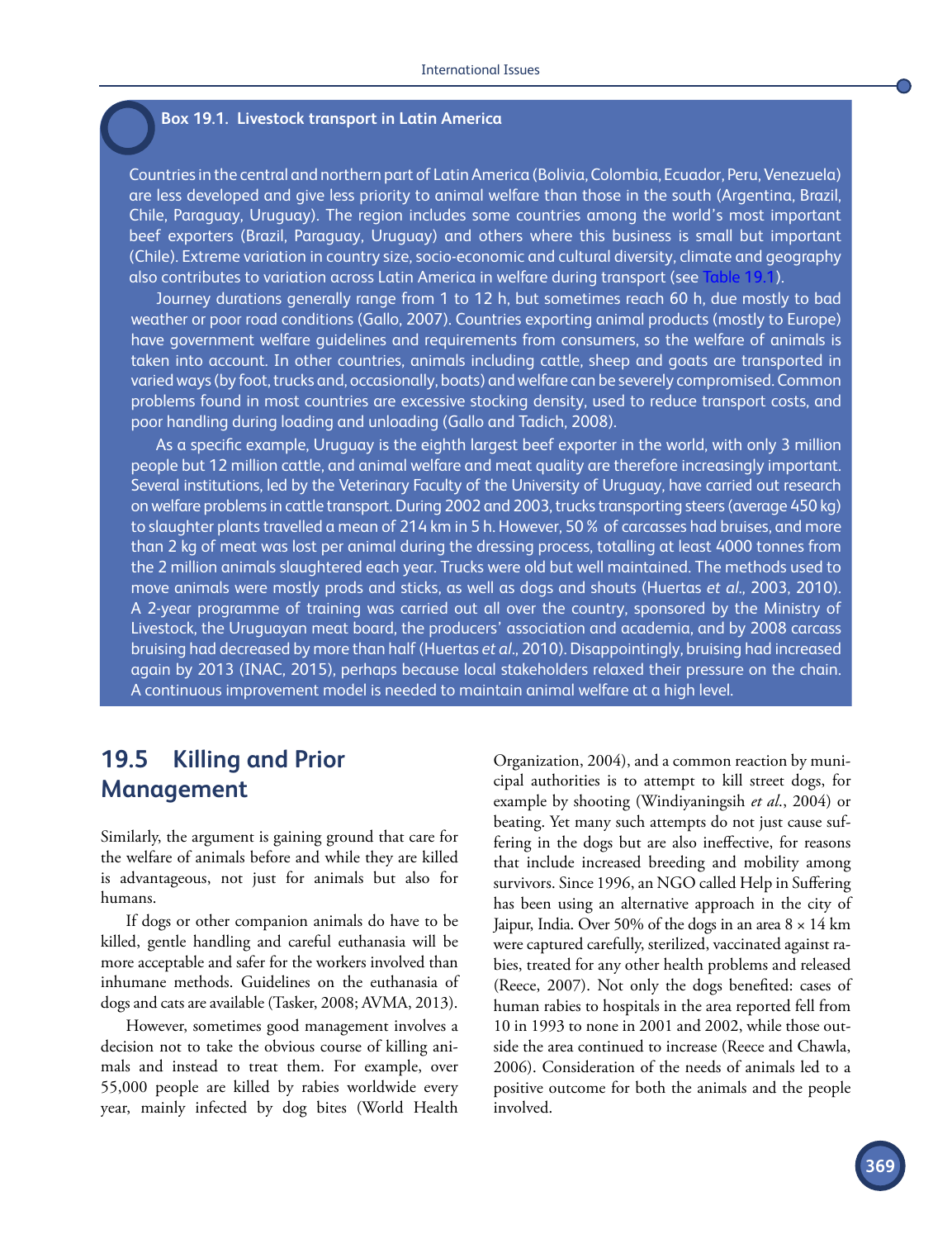<span id="page-8-0"></span>

| <b>Table 19.1.</b> Cattle transport in Latin America. (From Gallo, 2007.) Under 'Welfare legislation', 'Partial' means that there are |
|---------------------------------------------------------------------------------------------------------------------------------------|
| requlations to avoid suffering during transport and slaughter; 'Yes' that there are specific laws on animal welfare. Under 'Road      |
| conditions', 'Regular' means that most roads are not paved; 'Good' that most of them are paved. Countries included in 'Others'        |
| are mostly in Central America.                                                                                                        |

| Country   | Area $(km^2)$ | <b>Production</b>   | Cattle<br>(million),<br>usual species | Meat<br>consumption<br>(kg/person/y) | <b>Welfare</b><br>legislation | Mean<br>transport<br>time (h) | Road<br>conditions       | <b>Personnel</b><br>training<br><b>courses</b> |
|-----------|---------------|---------------------|---------------------------------------|--------------------------------------|-------------------------------|-------------------------------|--------------------------|------------------------------------------------|
| Paraguay  | 406.752       | Mostly<br>extensive | 14 Bos indicus                        | 46                                   | Partial                       | 36                            | Regular                  | <b>No</b>                                      |
| Uruguay   | 175.215       | Mostly<br>extensive | 12 Bos taurus                         | 66                                   | Yes                           | 5                             | Good                     | Yes                                            |
| Argentina | 3.761.274     | Mostly<br>extensive | 51 B. taurus                          | 63                                   | Partial                       | $5 - 12$                      | Regular                  | Yes                                            |
| Brazil    | 8.511.965     | Mostly<br>extensive | 200 B. indicus                        | 30                                   | Partial                       | $12 - 24$                     | Regular to<br>acceptable | Yes                                            |
| Chile     | 756.623       | Mixed               | 4 B. taurus                           | 23                                   | Partial                       | $8 - 20$                      | Regular                  | Yes                                            |
| Others    |               |                     | 58                                    | 20                                   | Partial                       |                               | Regular to<br>acceptable | <b>No</b>                                      |

Conversely, consideration of welfare may promote acceptance that euthanasia is appropriate to terminate avoidable suffering. Discussion among countries in the Organisation for Economic Co-operation and Development (OECD) led to agreement by many countries that laboratory tests for the safety of chemicals do not require the death of the animals within the test as an end point. Clinical signs of toxicity and other safety problems have been agreed, allowing animals to be killed humanely rather than continuing to suffer (see Section 12.6, this volume, for more detail). Furthermore, Demers *et al*., reviewing progress on the harmonization of laboratory animal use, report that:

These instances of collaboration have reduced unnecessary duplication of studies involving animals by developing internationally accepted common methods for chemical testing.

(Demers *et al*., 2006, p. 700)

With farm animals, including fish, it is increasingly recognized that care for welfare during handling and slaughter improves the yield of saleable meat, food safety, disease control, worker safety, and therefore profit. As just one example, moving animals at the slaughterhouse by beating them with sticks causes bruising, whereas using flags or rattles avoids this problem for both welfare and meat quality ([Fig. 19.3;](#page-9-0) Grandin, 2014). As with transport, the fact that the

OIE chose slaughter as an early topic for welfare standards might have been partly because of this recognition of potential 'win–win' opportunities and partly because of the severe welfare problems that occurred, and continue to occur, in connection with slaughter, sometimes constituting abuse. In one instance, the Humane Society of the United States (2008) obtained a video in a California slaughterhouse of workers trying to force sick or injured cows to walk to slaughter by kicking them, ramming them with the blades of a forklift, jabbing them in the eyes and applying electric shocks. It is to be hoped that such behaviour is rare in most countries, but welfare problems during pre-slaughter handling and slaughter are not.

A development in the design and management of slaughter systems for poultry, for which such multiple benefits are claimed, is controlled atmosphere killing. This is carried out by passing birds in their transport crates through a chamber containing gas, usually argon or carbon dioxide or both, mixed with air. The welfare problems associated with other killing methods are described by Raj, when he points out that gas killing can eliminate:

... stress and trauma associated with removing conscious birds from their transport containers, in particular, under the bird handling systems which require tipping or dumping of live poultry on conveyors; the inevitable stress, pain and trauma associated with shackling the conscious birds, i.e. compression of birds' hock bones by metal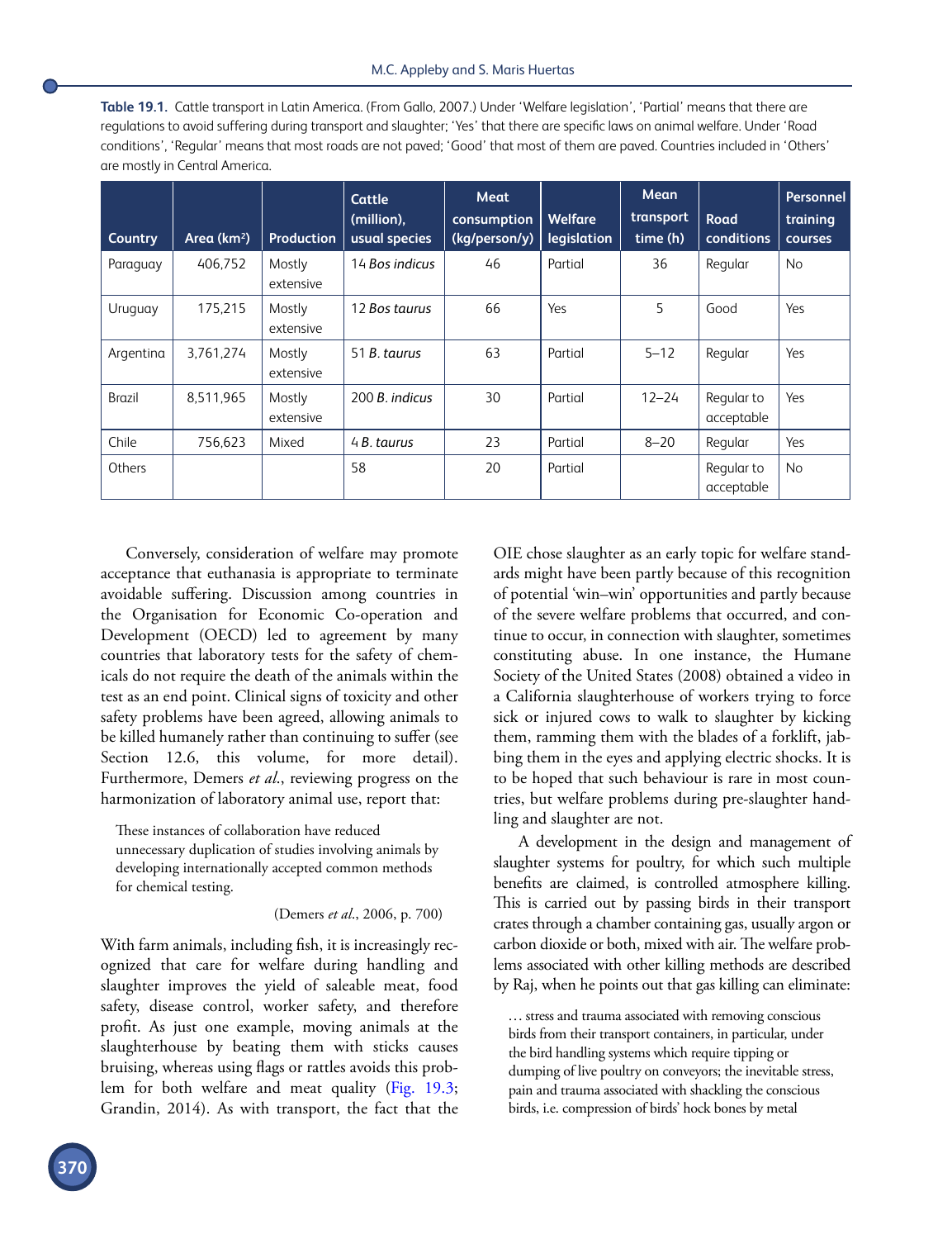<span id="page-9-0"></span>

**Fig. 19.3.** Moving animals at the slaughterhouse by beating them with sticks or other violent methods causes bruising, whereas using flags or rattles avoids this problem for both welfare and meat quality. Well-designed facilities at slaughterhouses, such as this curved race, also benefit operators while improving animal welfare. Global communication about animal welfare is increasing the implementation of such ideas in many countries; this slaughterhouse is in Uruguay.

shackles; the stress and pain associated with conveying conscious birds hanging upside down on a shackle line which is a physiologically abnormal posture for birds; the pain experienced by some conscious birds that receive an electric shock before being stunned (pre-stun shocks); ... the pain and distress experienced by some conscious birds which miss being stunned adequately (due to wing flapping at the entrance to the water bath stunners) and then pass through the neck cutting procedure; [and] the pain and distress associated with the recovery of consciousness during bleeding due to inadequate stunning and/or inappropriate neck cutting procedure.

#### (Raj, 1998)

To that list must be added the pain and distress of some birds that are still conscious when they enter the scalding tanks for feather removal and die by scalding or drowning (Duncan, 1997). By contrast, Duncan says of controlled atmosphere killing that:

In my opinion, this is the most stress-free, humane method of killing poultry ever developed. The birds are quiet throughout the operation. They remain in the transport crate until dead and the killing procedure itself is fast, painless, and efficient. There is no risk of recovery from unconsciousness.

(Duncan, 1997, p. 9)

In 2004, Deans Foods, one of the largest processors of end-of-lay hens and breeders in the UK, adopted controlled atmosphere killing, and reported major advantages for bird welfare, carcass quality, plant efficiency and working conditions (Castaldo, 2004). However, other producers and commentators are not convinced, and discussions continue on the advantages and disadvantages of different poultry stunning and slaughter methods.

In the international context, the most important factor in acceptance that slaughter methods taking welfare into account are desirable has again been international trade.

In recent years, the USA and the EU have together accounted for over one-third of the world's agricultural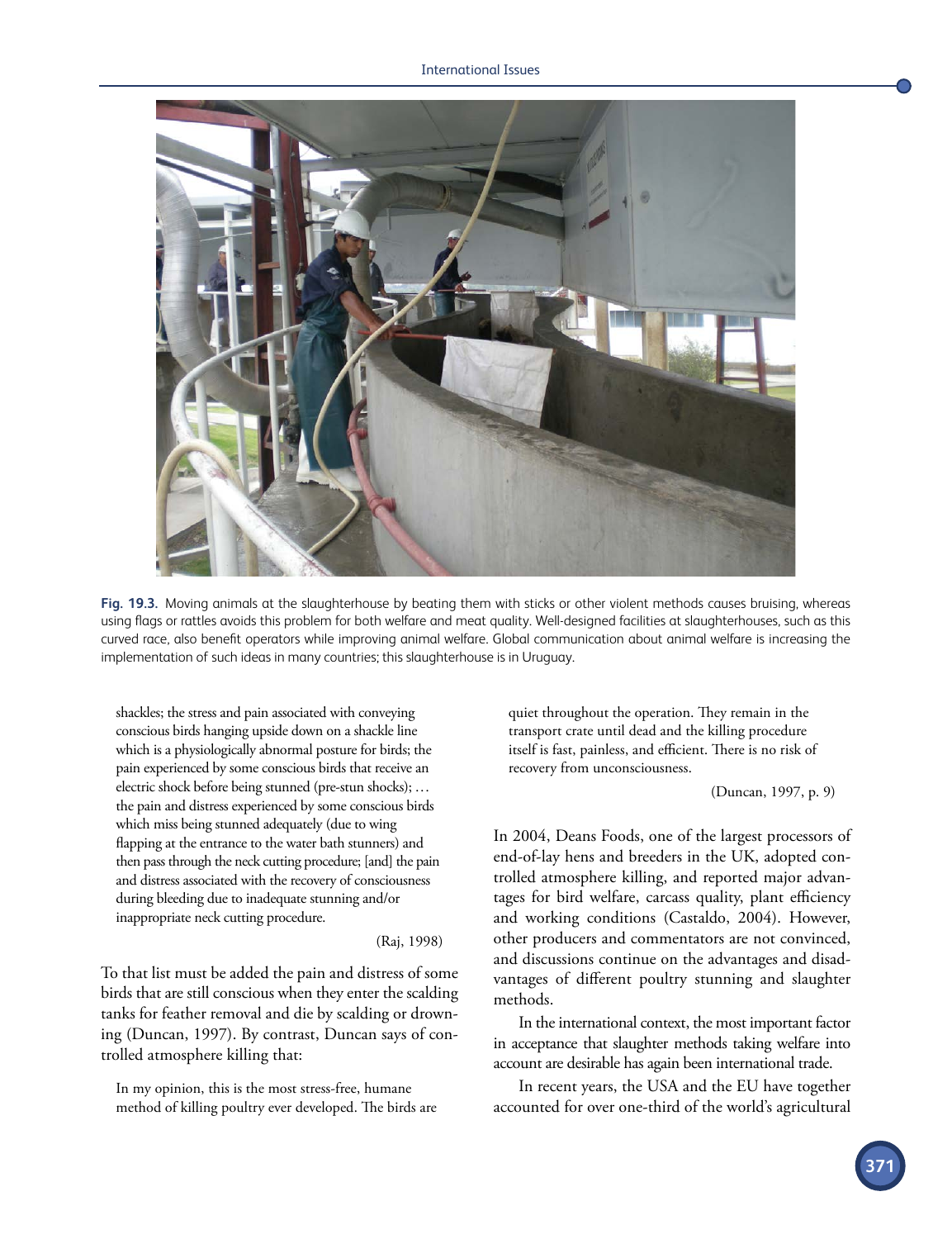trade (Kelch and Normile, 2004), with the EU and the USA as the largest agricultural importers, and with animals and animal products a significant proportion of the imports. In these and other developed countries, there are stringent requirements for food hygiene and quality, and hence for the conditions in which animals are slaughtered for food and handled beforehand. In addition, there are increasing requirements applied by purchasers such as supermarket companies for livestock welfare to be protected, especially for organic and other niche markets. And as such requirements are applied at exporting slaughterhouses, it proves that careful attention to the design and management of handling and slaughter processes, primarily intended to improve hygiene and animal welfare, also improve working efficiency, worker safety, meat yield and quality, and hence contribute in many ways to profitability (Grandin, 2014) – ways additional to the main aim of securing the intended export market.

This approach is spreading in developing as well as developed countries. These include large meat-exporting countries such as Brazil, and other large meat producers such as China. For example, the World Society for the Protection of Animals worked with government authorities in both Brazil and China to promote welfare protection at slaughter by making recommendations on the design of slaughterhouses and facilities, implementing 'train the trainer' programmes (these reached over 3000 slaughterhouse workers in China in 18 months) and advising on legislation (Kolesar *et al*., 2009). A similar approach is also found in some smaller countries, such as Namibia:

The Namibian beef industry has a strong reputation for superior beef. This is due partly to a national assurance scheme which addresses animal health and welfare, transport and handling, and slaughter, and partly to its guaranteed hormone-free status. The scheme gives this beef industry advantages over its competitors and the country is the largest exporter to the UK of beef from the African continent. Over 100,000 tonnes of beef are produced each year, of which about 80% is exported.

(IFC, 2006b, p. 8)

The IFC updated its advice on 'improving animal welfare in livestock operations' in 2014.

However, many welfare problems continue in pre-slaughter handling and slaughter in many countries, perhaps particularly those where even limited short-term expenditure to improve facilities or training is difficult. Problems also persist in the slaughter of animals that have little economic value, such as end-of-lay hens and cull sows in some countries, and animals that are killed for disease control. Standards for the welfare of animals (including fish) killed both for human consumption and for disease control have been agreed by all member countries of the OIE (OIE, 2017b), but the implementation of these in some countries is likely to be slow.

## **19.6 Sustainability**

Having addressed three specific activities affecting animal welfare – trade, transport and killing – we now turn to the overarching international issue of sustainability. Sustainability has been defined in a number of ways, many reflecting the definition of sustainable development by the Brundtland Commission (1987, p. 41) as 'development that meets the needs of the present without compromising the ability of future generations to meet their own needs'. It is generally accepted as requiring a balance between environmental, economic and social priorities: all are important (sometimes helpfully visualized as a three-legged stool) but are sometimes in conflict. Animal welfare is, in some respects, best considered as a social priority: such priorities include an increasing worldwide consensus that animal welfare should be protected and improved, as illustrated by the unanimous adoption of welfare standards by the 180 member countries of the OIE, already discussed. But, not surprisingly, as animals are an integral part of the world, animal management and welfare are also relevant to environmental and economic issues. So all three pillars of sustainability will be considered here in turn, with particular reference to livestock, while recognizing that they overlap and that the trade-offs between dimensions must be considered in the future.

### **19.6.1 Environmental protection**

The importance of farm animals for environmental health was given prominence in 2006 by the publication of *Livestock's Long Shadow* by the FAO (Steinfeld *et al*., 2006), which estimated that livestock production released 18% of human-produced greenhouse gas (GHG) emissions. The FAO subsequently revised that estimate to 14.5% (Gerber *et al*., 2013), although other commentators have published higher estimates (Goodland and Anhang, 2009). Livestock production has many other impacts on the provision of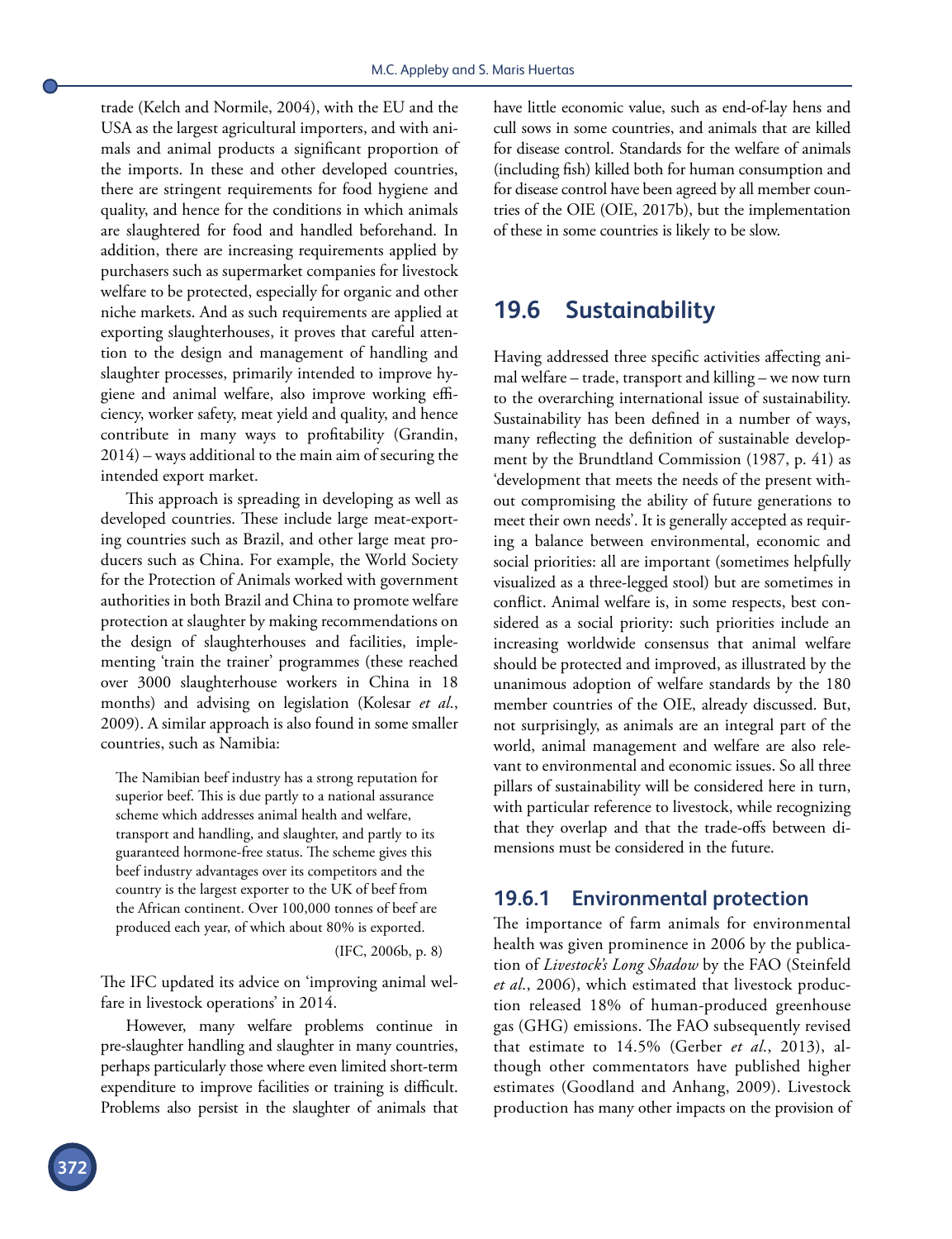environmental services. It releases ammonia and sulfur dioxide, which contribute to acid rain, and other air pollutants; it uses large quantities of water and causes water pollution; it competes with other land uses and contributes to deforestation and biodiversity loss (Steinfeld *et al*., 2006).

What is the relevance of animal welfare in this picture? It is important to recall that sustainability requires a balance between needs – no one aim, such as increasing short-term production, can be prioritized over all others – and to point out that finding that balance for livestock requires optimization of their interactions with the environment. Much of that process is beneficial for their welfare, and, conversely, many measures to improve welfare are beneficial for the environment.

Sometimes, this requires accepting a lower level of production. For example, reducing the stocking density of cattle on pasture may produce less milk or beef per hectare, but may increase efficiency of production (maintaining profitability), cow welfare and the provision of environmental services (e.g. biodiversity), while reducing both outbreaks of disease and GHG emissions. The principal GHG, carbon dioxide (sometimes measured simply as 'carbon'), may even be absorbed rather than emitted, as Webster explains:

Life-cycle analysis reveals that well-managed grasslands constitute a significant carbon sink, the extent of carbon sequestration depending on factors such as the intensity of grazing and the balance between grasses and legumes (clovers and alfalfa). Recently there have been several large-scale studies of grassland systems in Europe … which balance the production of C and GHG by ruminants (sources) against the capacity of pastures to sequester C (sinks). In semi-intensive systems (e.g., dairy production) the sources and sinks were closely in balance. The most extensive systems, e.g., extensive beef production, proved to be a significant carbon sink.

(Webster, 2016, p. 143)

Furthermore, in many cases, improving efficiency and animal welfare actually increases production. There are many circumstances in which improving the management of animals – for example, improving their nutrition and health care – can increase both their welfare and their productivity and reduce both the relative and absolute emission of GHGs.

Similarly, cutting mortality, waste and inefficiency in livestock systems that are currently low yielding will help to address the other environmental impacts of livestock production listed above, such as water use and pollution, excessive land use and biodiversity loss, while also improving animal welfare. And, as with considering production on its own, such benefits are made more likely by including animal welfare as one of the parameters to be considered in the sustainability assessment: 'Look after your animals and they will look after you' (Rollin, 1993).

Other examples of mutual benefit can be found in the development of new or the revision of existing systems: 'win–win-wins' for animals, producers and the environment. This has been true for silvopastoral systems, keeping ruminants on land with bushes and trees as well as grass (Broom *et al*., 2013; see Appendix 19.2 <http://www.cabi.org/openresources/90202>), as emphasized by Webster:

Beef production from suckler cows living with their calves on pasture, amongst trees, is very hard to justify when measured simply in terms of production efficiency. However, when the potential environmental benefits are taken into account, it looks much more eco-friendly. Moreover, it can, in my opinion, be among the most welfare-friendly forms of livestock production on the planet.

(Webster, 2016, p. 151)

Environmental health is also, of course, affected by other animals. Some of these effects are negative, but again an increasing number of ways are being identified in which attention to animal welfare helps in environmental protection. For example, the 'Compassionate Conservation' movement advocates consideration of wild animal welfare as a help rather than a hindrance to conservation science and management (Born Free Foundation and Wildlife Conservation Research Unit, n.d.).

## **19.6.2 Economic profitability**

Economics is discussed at length in Chapter 17, this volume, so we shall do so only briefly here. The emphasis on profitability as being necessary for the sustainability of agriculture is pragmatic: in general, if farmers do not make money, they cannot continue to produce food (subsistence farming will be considered below). And, to a large extent, safeguarding or improving animal welfare is positive for the profitability of livestock farming, partly because, as noted above, animal health is affected by other aspects of animal welfare. There are many cases that fit the section of [Fig. 17.1](#page--1-0) between A and B, with a positive correlation between productivity or profit and animal welfare.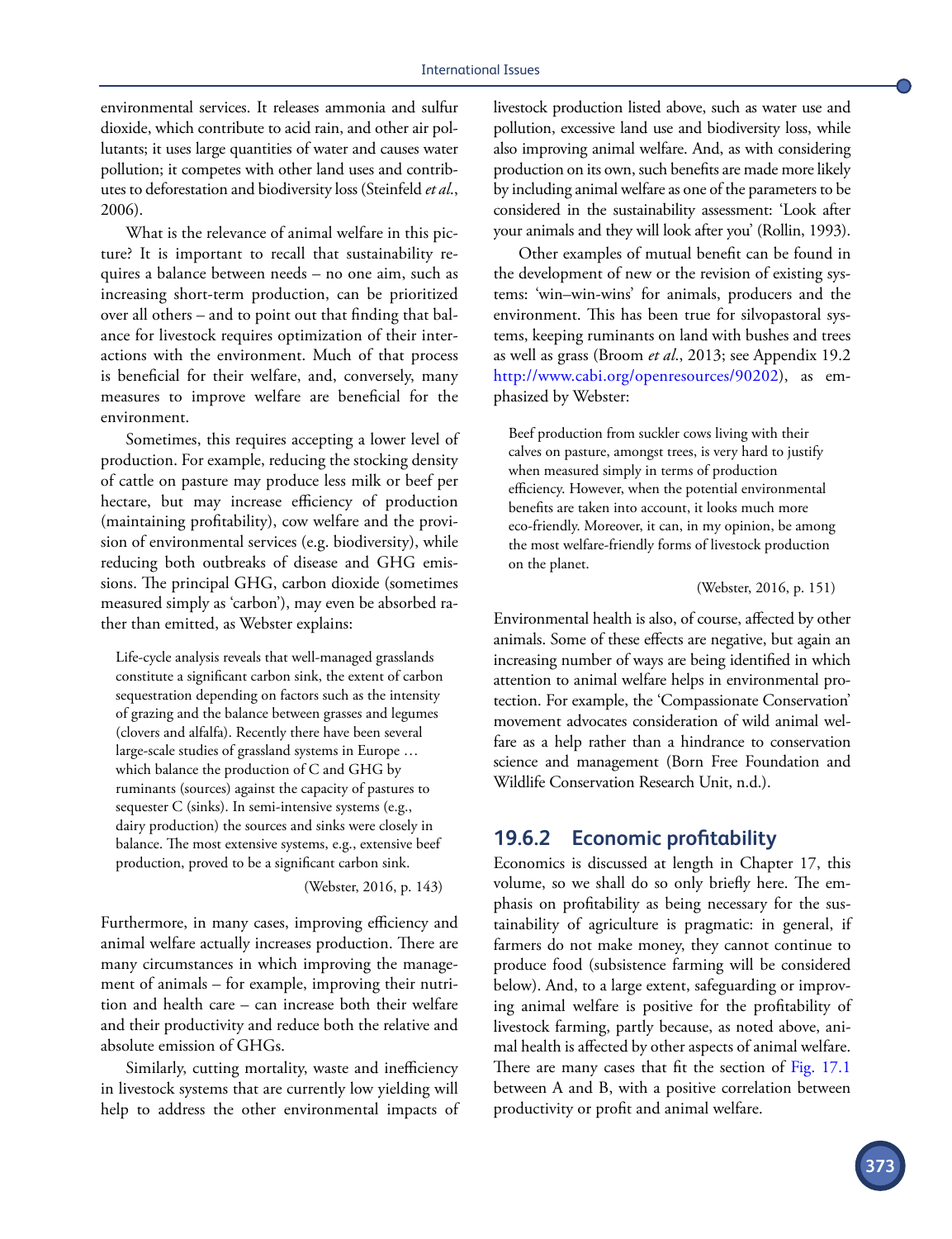Furthermore, making a profit depends, of course, on many factors. As well as managing production effectively and efficiently, it is also necessary to follow up with processes that offer products to the market, ensure those products are saleable and enable their purchase by customers. The welfare of the animals that generate those products plays many roles in those processes, because it has many effects on yield, food safety and food quality (including nutritional value). These affect sales to all customers, including those with limited funds for buying food: if animal products are not safe to eat, people will not continue to buy them, no matter how cheap they are. The same factors may, in addition, provide some producers with specialist markets to increase profit: some customers are willing to pay more for high-quality products; for example, those produced organically or guaranteeing the welfare of the animals involved (see Chapter 17, this volume).

The same principles apply to subsistence farmers, and to small-scale farmers who only partly work for profit while also supplying food to family and neighbours: care for the welfare of livestock improves survival, growth, production and the yield of products that help to promote food security. Indeed, 'economic profitability' does not apply just to money: 'economics' refers to the use of resources in general, so livestock production is 'economically profitable' if it generates sufficient food to justify the inputs and effort involved. The part animal welfare played in this was recognized at an intergovernmental level by the UN's Committee on World Food Security, which drew up Principles for Responsible Investment in Agriculture and Food Systems (2014) to enhance food security and nutrition. These include:

Principle 8. Promote safe and healthy agriculture and food systems [through investment] supporting animal health and welfare, and plant health, to sustainably increase productivity, product quality, and safety. (Committee on World Food Security, 2014, p. 16)

## **19.6.3 Social equity**

Animal welfare is important for social equity, both because of the practical effects of animal welfare on production, disease and so on, discussed already, and because animal welfare is itself of increasing concern worldwide, to people in all countries. Thus, as pointed out above, the OIE's welfare standards are agreed unanimously by all its 180 member countries, which include many developing as well as developed countries.

This is explained partly by the many roles that animals, including livestock, play in people's lives. These were well described by an Expert Group convened by the FAO:

The welfare of humans and the welfare of animals are closely linked. In many regions, a secure supply of food for people depends on the health and productivity of animals, and these in turn depend on the care and nutrition that animals receive. Many diseases of humans are derived from animals, and the prevention of these animal diseases is important for safeguarding human health. Roughly one billion people, including many of the world's poor, depend directly on animals for income, social status and security as well as food and clothing, and the welfare of their animals is essential for their livelihood. Moreover, positive relations with animals are an important source of comfort, social contact and cultural identification for many people.

#### (Fraser *et al*., 2009, p. 1)

Thus, the survival, performance and welfare of people's animals are important to them, and many measures to improve animal welfare also benefit their owners, as outlined in the 'community development approach to animal welfare' presented by McCrindle (1998) for a developing country, South Africa.

It is also arguable that social equity is ethically due to animals as well as people. Indeed, one formulation of this pillar of sustainability is that sustainable agriculture should be 'socially just and humane' (Appleby, 2005b), and this may also apply to all other human–animal interactions. Broom reflects this by explaining sustainability in terms of acceptability to people, an approach that includes attitudes to animal welfare:

A system or procedure is sustainable if it is acceptable now and if its effects will be acceptable in the future, particularly in relation to resource availability, consequences of functioning, and morality of action ... [An animal-usage] system that results in poor welfare is unsustainable because it is unacceptable to many people.

#### (Broom, 2010, p. 83)

To conclude this section on sustainability, all three pillars of sustainable agriculture – environmental protection, economic profitability and social equity – are supported by care for livestock welfare. Remembering that animal production is primarily a biological process, not a technical one, and focusing on the animals' needs as a primary input rather than an afterthought, generally (although not uncritically) helps to optimize their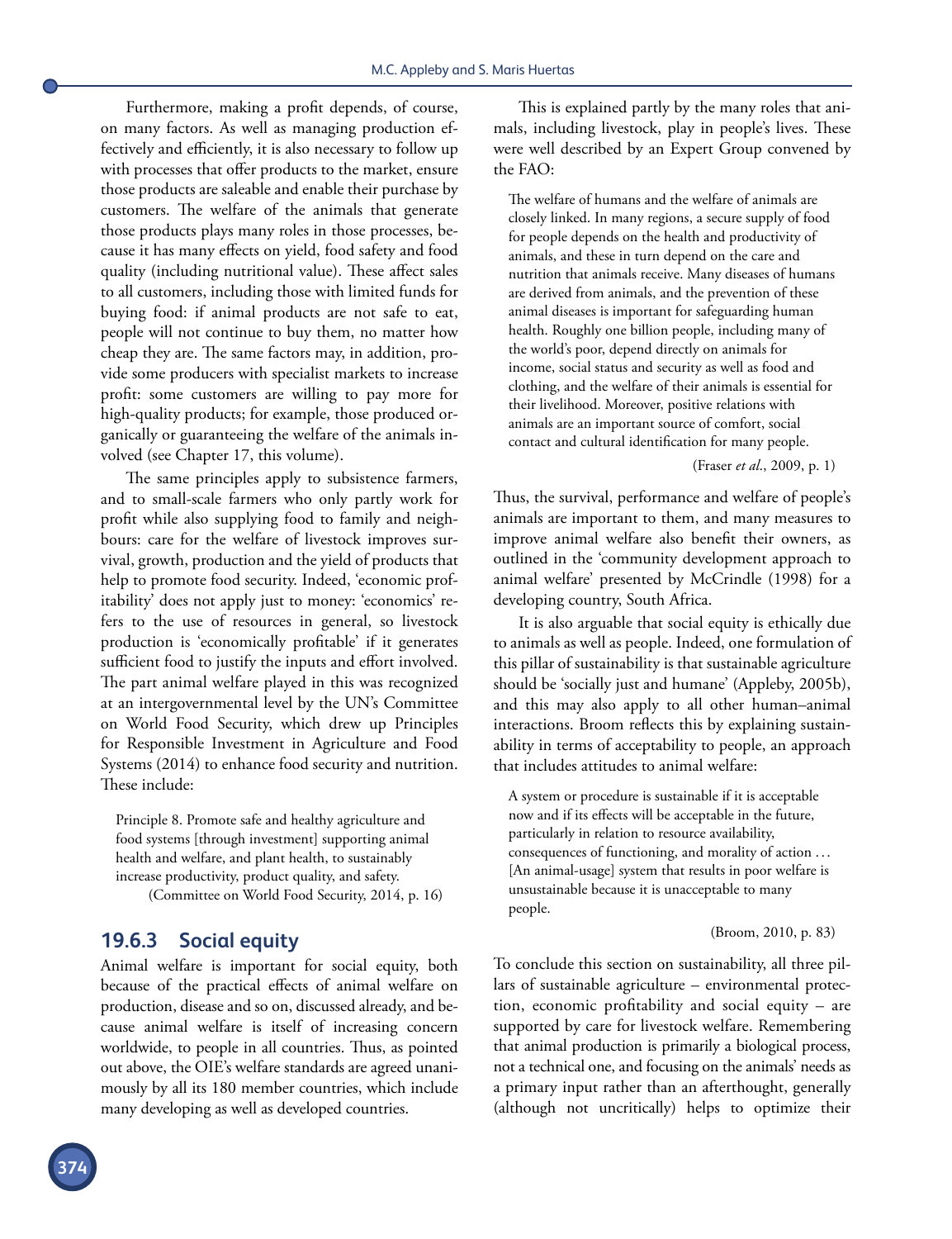interactions with the environment and find the right balance between animal, human and environmental needs. Transdisciplinary research is needed to assess the trade-offs between these pillars in different production systems around the world, and to develop science-based policies and appropriate incentive programmes for farmers.

It is generally – not uncritically – true that 'sustainable agriculture is humane, humane agriculture is sustainable' (Appleby, 2005b). Similarly, there are positive relationships between animal welfare and sustainability in many other areas of human–animal interaction.

## **19.7 Conclusions**

- Globalization and changes in socio-economic and cultural patterns in most countries of the world have made animal welfare an international issue. Increases in trade, concern about transnational problems (such as disease, disasters and climate change) and burgeoning communication have considerable influences on animal welfare – some positive, some negative – in both developed and developing countries.
- The growth of international trade in animal products has increased competitiveness, with some negative effects on welfare, and trade rules can be obstacles to the adoption of improved welfare standards. However, consumer demand in some countries for high-welfare products has produced a market for export from other countries, including developing countries. Increasing trade has also been a factor in the initiation of global animal welfare standards.
- The transport of animals occurs on a vast scale worldwide, and causes many welfare problems. Considerable progress is being made in preventing such problems and is likely to continue. A controversial practice is live transport for slaughter; this should be replaced where possible with the transport of meat.
- Good practices in pre-slaughter handling, slaughter and other killing of animals are being adopted in many countries, benefiting both human and animal welfare, partly because of information sharing and partly because of legal, advisory and financial incentives. However, many welfare problems

associated with the killing of animals continue, particularly in countries where expenditure for improvements is difficult.

- Consideration of animal welfare is not just compatible with but also important for achieving all three pillars of sustainability – environmental protection, economic profitability and social equity – although in each of these areas, finding the right balance between animal, human and environmental needs is challenging. In many countries, such benefits of considering welfare have more impact than ethical arguments.
- Transdisciplinary research is needed on the management, transport, killing and trade of animals and animal products, to assess the mutual benefits and trade-offs between outcomes for animals, humans and the environment, and to develop science-based policies and practices for implementation.

**References:** Appleby, M.C. (2005a) Human–animal relationships in a global economy. In: de Jonge, F. and van den Bos, R. (eds) *The Human–Animal Relationship*. Van Gorcum, Assen, the Netherlands, pp. 279–287. ISBN 9023240820, 9789023240822

Appleby, M.C. (2005b) Sustainable agriculture is humane, humane agriculture is sustainable. *Journal of Agricultural and Environmental Ethics* 18, 293–303. [http://dx.doi.org/](http://dx.doi.org/10.1007/s10806-005-1490-9) [10.1007/s10806-005-1490-9](http://dx.doi.org/10.1007/s10806-005-1490-9)

Appleby, M.C., Cussen, V., Garcés, L., Lambert, L.A. and Turner, J. (eds) (2008) *Long Distance Transport and Welfare of Farm Animals*. CAB International, Wallingford, UK. [http://dx.](http://dx.doi.org/10.1079/9781845934033.0000) [doi.org/10.1079/9781845934033.0000](http://dx.doi.org/10.1079/9781845934033.0000)

AVMA (American Veterinary Medical Association) (2013) AVMA Guidelines for the Euthanasia of Animals: 2013 edition. Available at: [www.avma.org/KB/Policies/Documents/](http://www.avma.org/KB/Policies/Documents/euthanasia.pdf) [euthanasia.pdf](http://www.avma.org/KB/Policies/Documents/euthanasia.pdf) (accessed October 2016).

Born Free Foundation and Wildlife Conservation Research Unit. (n.d.) Compassionate Conservation: Animal Welfare in Conservation Practice. Available at: [www.compassionateconservation.org](http://www.compassionateconservation.org) (accessed October 2016).

Bowles, D., Paskin, R., Gutiérrez, M. and Kasterine, A. (2005) Animal welfare and developing countries: opportunities for trade in high-welfare products from developing countries. *Scientific and Technical Review of the OIE* 24, 783–790.

Broom, D.M. (2010) Animal welfare: an aspect of care, sustainability and food quality required by the public. *Journal of Veterinary Medical Education* 37, 83–88. [http://dx.doi.org/](http://dx.doi.org/10.3138/jvme.37.1.83) [10.3138/jvme.37.1.83](http://dx.doi.org/10.3138/jvme.37.1.83)

Broom, D.M., Galindo, F.A. and Murgueitio, E. (2013) Sustainable, efficient livestock production with high biodiversity and good welfare for animals. *Proceedings of the Royal*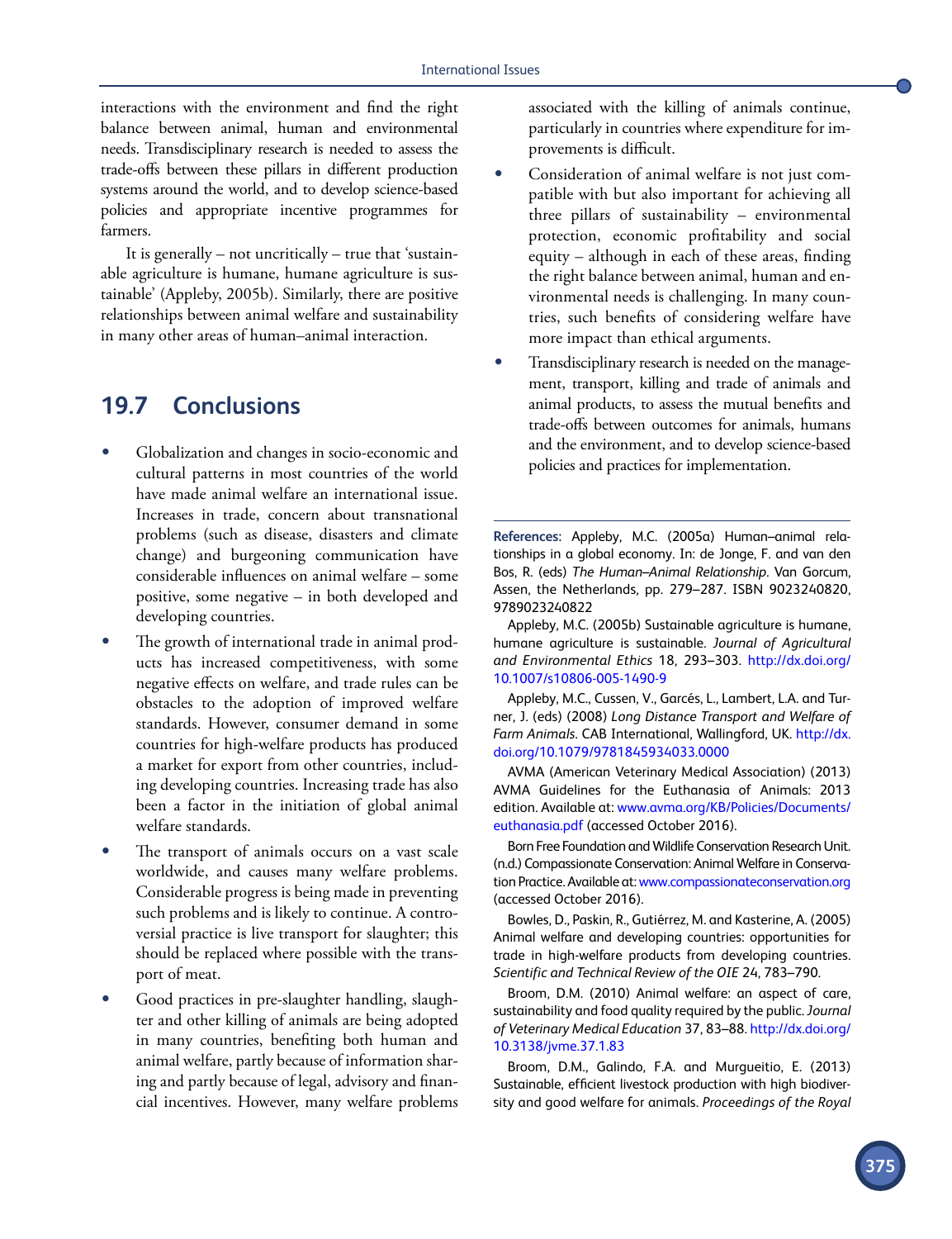*Society B* 280, 2013–2035. [http://dx.doi.org/10.1098/rspb.](http://dx.doi.org/10.1098/rspb.2013.2025) [2013.2025](http://dx.doi.org/10.1098/rspb.2013.2025)

Brundtland Commission (1987) Our Common Future, Report of the World Commission on Environment and Development. Available at: [http://www.un-documents.net/our-common](http://www.un-documents.net/our-common-future.pdf)[future.pdf](http://www.un-documents.net/our-common-future.pdf) (accessed October 2016).

Butterworth, A. (2014) The moral problem with commercial seal hunting. *Nature* 509, 9.<http://dx.doi.org/10.1038/509009a>

Butterworth, A. and Richardson, M. (2013) A review of animal welfare implications of the Canadian commercial seal hunt. *Marine Policy* 38, 457–469. [http://dx.doi.org/10.1016/j.](http://dx.doi.org/10.1016/j.marpol.2012.07.006) [marpol.2012.07.006](http://dx.doi.org/10.1016/j.marpol.2012.07.006)

Castaldo, D. (2004) Stunning advice: U.K. processor Deans Foods takes a new step in its animal welfare policy. Available at: [http://www.meatpoultry.com/index.cfm?fuseaction=Article](http://www.meatpoultry.com/index.cfm?fuseaction=Article&artNum=8111) [&artNum=8111](http://www.meatpoultry.com/index.cfm?fuseaction=Article&artNum=8111) (accessed October 2016).

CEC (Commission of the European Communities) (2007) *Protection of Chickens Kept for Meat Production*. Council Directive 2007/43/EC. CEC, Brussels.

Committee on World Food Security (2014) Principles for Responsible Investment in Agriculture and Food Systems. Available at: <http://www.fao.org/3/a-au866e.pdf>(accessed October 2016).

Demers, G., Griffin, G., De Vroey, G., Haywood, J.R., Zurlo, J. and Bédard M. (2006) Harmonization of animal care and use guidance. *Science* 312, 700–701. [http://dx.doi.org/10.1126/](http://dx.doi.org/10.1126/science.1124036) [science.1124036](http://dx.doi.org/10.1126/science.1124036)

Duncan, I.J.H. (1997) *Killing Methods for Poultry: A Report on the Use of Gas in the U.K. to Render Birds Unconscious Prior to Slaughter*. Campbell Centre for the Study of Animal Welfare, Guelph, Onario, Canada.

EUR-Lex (1997) Treaty of Amsterdam Amending The Treaty on European Union, The Treaties Establishing The European Communities and Related Acts: Protocol on Protection and Welfare of Animals. Available at: [http://eur-lex.europa.eu/](http://eur-lex.europa.eu/collection/eu-law/treaties.html) [collection/eu-law/treaties.html](http://eur-lex.europa.eu/collection/eu-law/treaties.html) (accessed October 2016).

FAO (Food and Agriculture Organization of the United Nations) (2009) Gateway to Farm Animal Welfare. Available at: [http://](http://www.fao.org/ag/againfo/programmes/animal-welfare/en/) [www.fao.org/ag/againfo/programmes/animal-welfare/en/](http://www.fao.org/ag/againfo/programmes/animal-welfare/en/) (accessed October 2016).

Fisher, C. and Bowles, D. (2002) *Hard-Boiled Reality: Animal Welfare-Friendly Egg Production in a Global Market*. RSPCA, Horsham, UK.

Fisher, M.W. and Jones, B.S. (2008) Australia and New Zealand. In: Appleby, M.C., Cussen, V., Garcés, L., Lambert, L.A. and Turner J. (eds) *Long Distance Transport and Welfare of Farm Animals*. CAB International, Wallingford, UK, pp. 324–354. <http://dx.doi.org/10.1079/9781845934033.0000>

Flecknell, P.A. and Molony, V. (1997) Pain and injury. In: Appleby, M.C. and Hughes, B.O. (eds) *Animal Welfare*. CAB International, Wallingford, UK, pp. 63–73. ISBN-13: 978- 1845936594.

Fraser, D., Kharb, R.M., McCrindle, C., Mench, J., Paranhos da Costa, M. *et al*. (2009) *Capacity Building to Implement*  *Good Animal Welfare Practices*. Report of the FAO Expert Meeting, FAO Headquarters (Rome), 30 September – 3 October 2008. Available at: [http://www.fao.org/fileadmin/user\\_upload/](http://www.fao.org/fileadmin/user_upload/animalwelfare/i0483e00_1.pdf) [animalwelfare/i0483e00\\_1.pdf](http://www.fao.org/fileadmin/user_upload/animalwelfare/i0483e00_1.pdf) (accessed 19 October 2017).

Fuller, F., Beghin, J., de Cara, S., Fabiosa, J., Fang, C. and Matthey, H. (2003) China's accession to the World Trade Organization: What is at stake for agricultural markets? *Review of Agricultural Economics* 25, 399–414. [http://dx.doi.](http://dx.doi.org/10.1111/1467-9353.00146) [org/10.1111/1467-9353.00146](http://dx.doi.org/10.1111/1467-9353.00146)

Gallo, C.B. (2007) Animal welfare in the Americas. In: *Technical item I, 1st Interamerican Meeting on Animal Welfare*, Panama city, Panama.

Gallo, C.B. (2008) Using scientific evidence to inform public policy on the long distance transportation of animals in South America. *Veterinaria Italiana* 44, 113–120.

Gallo, C.B. and Tadich, T.A. (2008) South America. In: Appleby, M.C., Cussen, V., Garcés, L., Lambert, L.A. and Turner, J. (eds) *Long Distance Transport and Welfare of Farm Animals*. CAB International, Wallingford, UK, pp. 261–287. [http://dx.doi.](http://dx.doi.org/10.1079/9781845934033.0000) [org/10.1079/9781845934033.0000](http://dx.doi.org/10.1079/9781845934033.0000)

Gerber, P.J., Steinfeld, H., Henderson, B., Mottet, A., Opio, C. *et al*. (2013) *Tackling Climate Change through Livestock: A Global Assessment of Emissions and Mitigation Opportunities*. FAO, Rome.

Goodland, R. and Anhang, J. (2009) Livestock and climate change: what if the key actors in climate change are cows, pigs, and chickens? *World Watch* Nov/Dec, 10–19.

Grandin, T. (ed.) (2014) *Livestock Handling and Transport*, 4th edn. CAB International, Wallingford, UK. [http://dx.doi.](http://dx.doi.org/10.1079/9781780643212.0000) [org/10.1079/9781780643212.0000](http://dx.doi.org/10.1079/9781780643212.0000)

Huertas, S., Gil, A., Suanes, A., Cernicchiaro, N., Zaffaroni, R. *et al*. (2003) Estudio de los factores asociados a la presencia de lesiones traumaticas en carcasas de bovinos faenados en Uruguay. *Jornadas Chilenas de Buiatria, Pucón*, *Chile* 6, 117–118.

Huertas, S., Gil, A., Piaggio J. and van Eerdenburg F. (2010) Transportation of beef cattle to slaughterhouses and how this relates to animal welfare and carcase bruising in an extensive production system. *Animal Welfare* 19, 281–285. ISSN 0962-7286.

Hughes, B.O. and Curtis, P.E. (1997) Health and disease. In: Appleby, M.C. and Hughes, B.O. (eds) *Animal Welfare*. CAB International, Wallingford, UK, pp. 109–125. ISBN-13: 978- 1845936594.

Humane Society of the United States (2008) Undercover investigation reveals rampant animal cruelty at California slaughter plant – a major beef supplier to America's school lunch program. Available at: [http://mobile.cafemom.com/group/](http://mobile.cafemom.com/group/416/forums/read/10217910/Undercover_Investigation_Reveals_Rampant_Animal_Cruelty_at_California_Slaughter_Plant_A_Major_Beef_S) [416/forums/read/10217910/Undercover\\_Investigation\\_](http://mobile.cafemom.com/group/416/forums/read/10217910/Undercover_Investigation_Reveals_Rampant_Animal_Cruelty_at_California_Slaughter_Plant_A_Major_Beef_S) [Reveals\\_Rampant\\_Animal\\_Cruelty\\_at\\_California\\_Slaughter\\_](http://mobile.cafemom.com/group/416/forums/read/10217910/Undercover_Investigation_Reveals_Rampant_Animal_Cruelty_at_California_Slaughter_Plant_A_Major_Beef_S) [Plant\\_A\\_Major\\_Beef\\_S](http://mobile.cafemom.com/group/416/forums/read/10217910/Undercover_Investigation_Reveals_Rampant_Animal_Cruelty_at_California_Slaughter_Plant_A_Major_Beef_S) (accessed October 2016).

IFC (International Finance Corporation) (2006a) *Creating Business Opportunity Through Improved Animal Welfare*. IFC, Washington.

IFC (2006b) *Animal Welfare in Livestock Operations*. IFC, Washington.